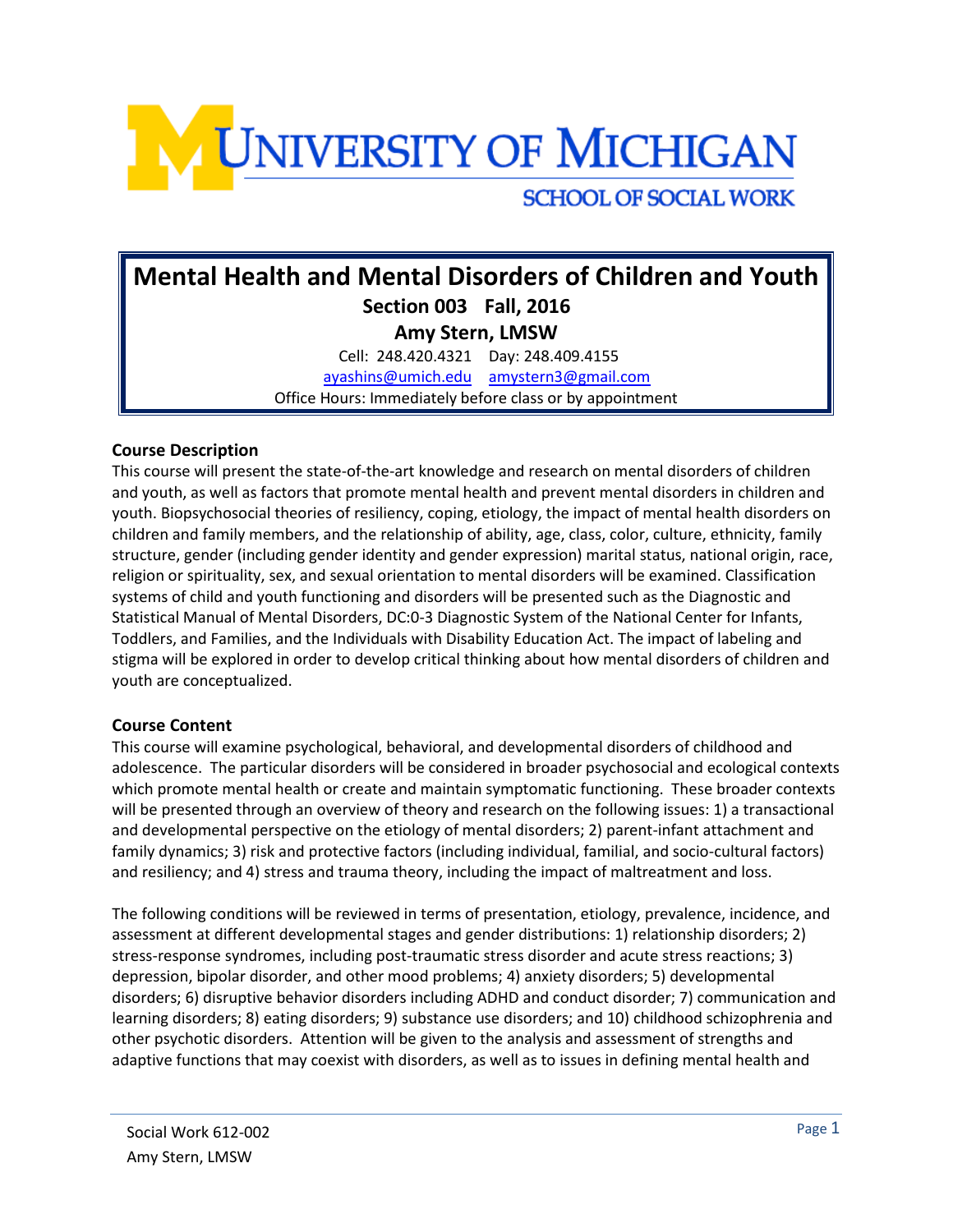mental disorders in cultural terms. Evidence-based interventions of a psychosocial and pharmacological nature will be reviewed across each of the mental health problems identified above.

## **Course Objectives**

Students who complete this course will be able to:

- 1. Identify factors influencing the development, natural history, expression, and outcomes of mental health and mental disorders of children and youth at the individual, familial, cultural/ethnic, and social levels.
- 2. Describe the transactional processes among the above factors which influence the etiology and maintenance of mental disorders.
- 3. Describe and critique classification systems of mental disorders of children and adolescents, particularly the Diagnostic and Statistical Manual of Mental Disorders (DSM) and Individuals with Disability Education Act (IDEA).
- 4. Identify and differentiate a number of disorders of children and adolescents and apply them to the evaluation of clients.
- 5. Demonstrate knowledge of comprehensive and systemic assessments and evaluations of children and youth.
- 6. Demonstrate empathic appreciation of the client's experience of disorders from the perspective of the client's inner world.
- 7. Demonstrate an understanding of the impact of the child's or adolescent's difficulties on parents and other family members.
- 8. Discuss common value and ethical concerns related to mental health and mental disorders of children and youth.
- 9. Demonstrate knowledge of important developmental, structural, and contextual theories, research findings, and core concepts related to normative development of children and youth and the development of mental health problems.
- 10. Assess and diagnose mental health problems in youth using widely applied rubrics such as DSM, DC: 03R, and Individuals with Disabilities Educational Act Criteria.
- 11. Demonstrate knowledge regarding similarities and differences between clinically-based definitions of psychiatric disorders and educational disabilities.
- 12. Based on assessment, select empirically-supported, evidence based prevention and intervention methods appropriate for use with children, youth, and families in individual and group settings.

## **Relationship of the Course to the Four Curricular Themes**

**Multiculturalism and Diversity** will be addressed through discussion of incidence and prevalence of child and adolescent mental disorders, as related to persons differing in ability, age, class, color, culture, ethnicity, family structure, gender (including gender identity and gender expression), marital status, national origin, race, religion or spirituality, sex, and sexual orientation, health status, and SES.

**Social Justice and Social Change** will be addressed through discussion of the misapplication of mental health diagnoses based on race, class, and gender bias, and the potential impact of poverty, discrimination, and disenfranchisement on the development of mental disorders and disorders of parenting.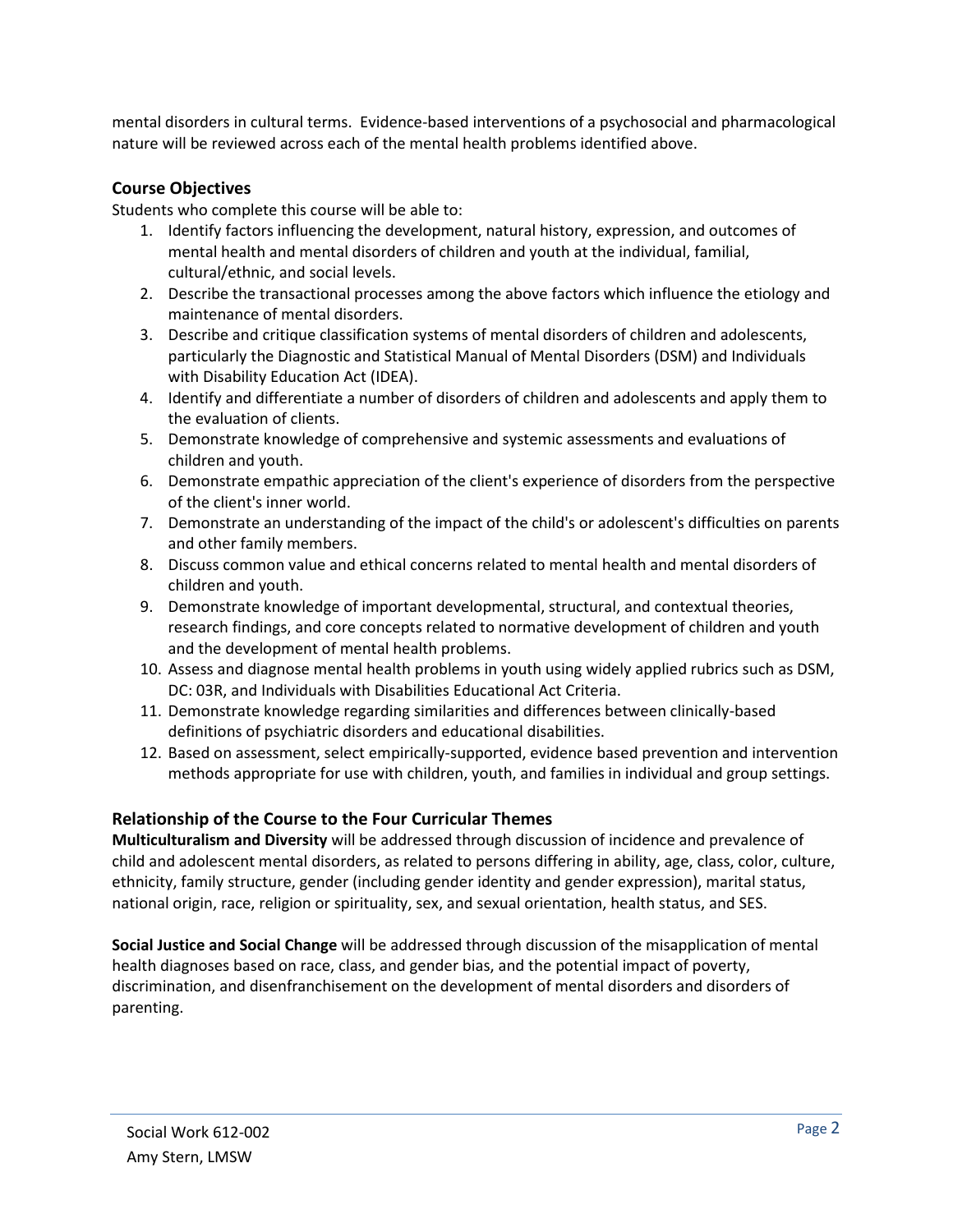**Promotion, Prevention, Treatment, and Rehabilitation** will be addressed through discussion of protective factors which promote resiliency and positive adaptation.

**Behavioral and Social Science Research** will inform the entire content of this course, which will draw especially on current research in the following areas: developmental psychopathology, attachment, risk, resiliency and coping, trauma and maltreatment, and studies of particular disorders.

## **Relationship to Social Work Ethics and Values**

Ethical and value issues related to all course topics will be identified and discussed. Examples of these include: how views of the rights of children affect our understanding of child mental health, how societal values regarding child development affect judgments we make about the mental health of children, how the use social workers make of DSM can bias judgments of child mental health, what the value issues are in paying attention to the child's inner world, and how cultural and gender biases also affect professional views of child mental health. Issues related to person-centered mental health practice, client self-determination, confidentiality, dignity, HIPPA, duty to warn, and associated legal, ethical, and value concerns will also be addressed, particularly as they pertain to client services and intervention with youth with mental health problems.

## **Intensive Focus on Privilege, Oppression, Diversity and Social Justice (PODS)**

This course integrates PODS content and skills with a special emphasis on the identification of theories, practice, and/or policies that promote social justice, illuminate social injustices and are consistent with scientific and professional knowledge. Through the use of a variety of instructional methods, this course will support students developing a vision of social justice, learn to recognize and reduce mechanisms that support oppression and injustice, work toward social justice processes, apply intersectionality and intercultural frameworks and strengthen critical consciousness, self-knowledge and self-awareness to facilitate PODS learning.

# **Course Design and Attendance Expectations**

This course will use a combination of lecture, class discussion, case material, role-plays, group discussion and video material as appropriate. Students are expected to attend **all** class sessions. **The instructor must be notified in the event of a possible absence.** 

- **Attendance at each class session is expected.** The learning in this class is experiential. More than two absences will result in a reduction in the final grade (½ step from A to A-). If a student misses more than three classes, their grade will drop a ½ step for each class missed. If a student misses more than 45 minutes of class time during any given week, this will be considered an absence.
- Assignments are expected to be **on time**. Assignments that are turned in late will result in an automatic half-step reduction in the grade for the assignment. **Written assignments are expected to be submitted electronically on Canvas by midnight of the assigned date to be considered on time.**
- Class participation is strongly encouraged and is worth 10% of your final grade. Please bear in mind, participation involves more than just speaking in class. It involves active listening, attention during lectures, engagement in small group work, etc. If for personal reasons you find class participation to be difficult, please see me.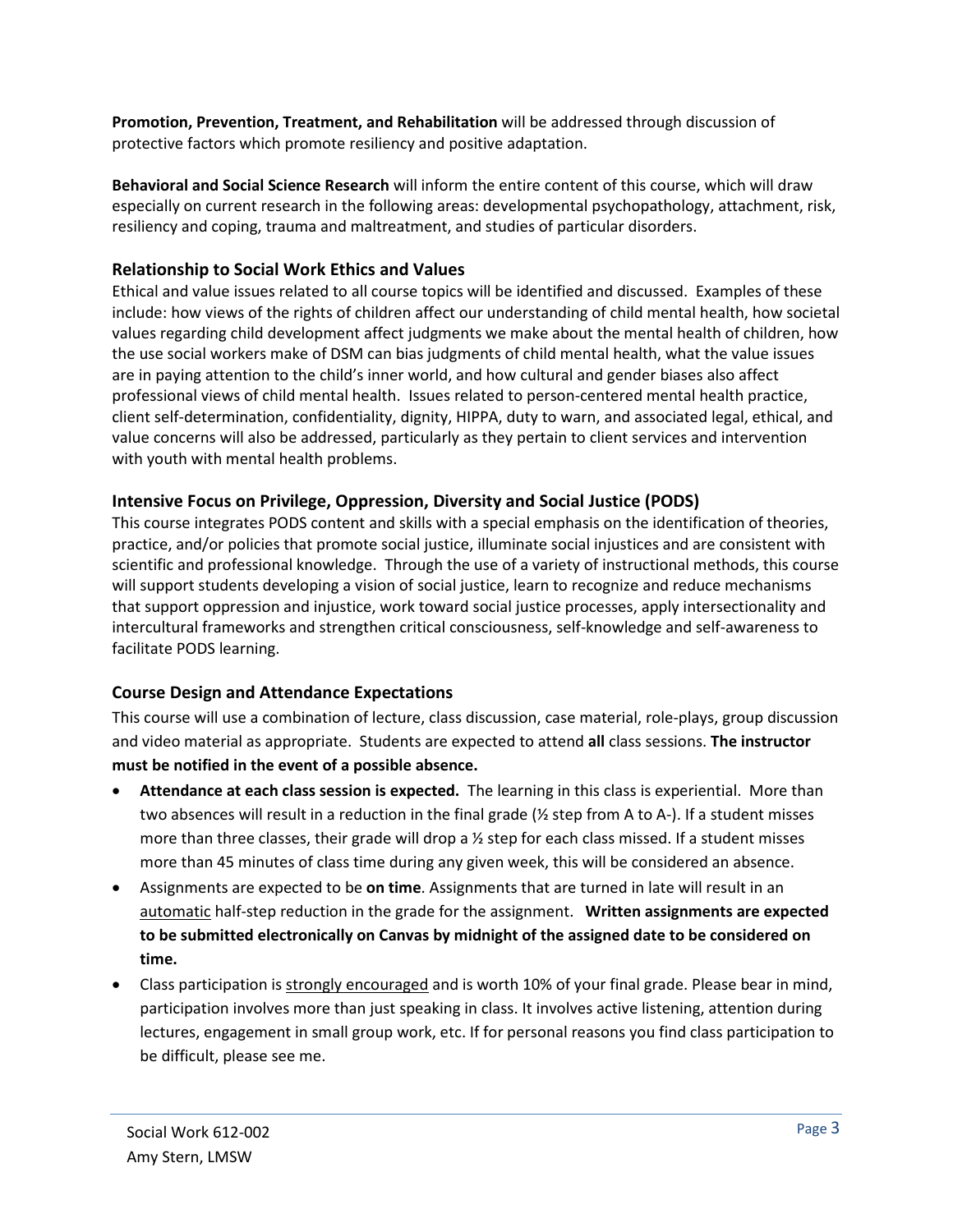## **Grading**

The requirements listed below are the minimal expectations for class assignments, and if followed precisely will result in a "B+" grade for the assignment. A grade higher than "B+" will be given to work that has gone above and beyond the minimal qualifications. **This would reflect more thorough, thoughtful and thought-provoking work on your part.** As effective social work practice involves the humanity of the social worker, excellent work will include thorough, thoughtful discussion and reflection. This will be discussed in detail in class. Feel free to ask questions about this policy.

## **Accommodations**

Any student who has a disability or condition that may interfere with your participation in this course, please feel free to contact me as soon as possible to discuss accommodations for your specific needs. This information will be kept strictly confidential. For more information and resources, please contact the Services for Students with Disabilities office at G664 Haven Hall, (734) 763-3000.

## **Writing Assistance**

For further assistance with writing, you may go to the Writing Workshop 1139 Angell Hall 764-0429.

## **Statement on Plagiarism and Academic Integrity**

All academic dishonesty, including plagiarism, cheating, fabrication, and misrepresentation will be treated seriously. You will find a discussion of plagiarism and other violations academic integrity. Please consult your Student's Guide to the Master's in Social Work Degree Program (online).

## **Class Requirements**

## *Required Reading*

TEXT: American Psychiatric Association (2013). *Diagnostic and Statistical Manual of Mental Disorders,*  Fifth Edition. Washington, DC, American Psychiatric Association. \*this can be found online through Mirlyn

Other readings as assigned are available on Canvas.

#### *Assignments*

Progress in this course will be assessed by three assignments. The purpose of the assignments is to develop and enhance your skills in working with children and youth. For all assignments in this class, please protect confidentiality by disguising any identifying information. When a Micro or Macro focus is offered, students should do one or the other, not both.

*Please use bullet points illustrating required information as headings within your papers.*

**1. Reflection on Working with Children– Due October 14 This Paper is worth 20% of your grade** Micro-Focus: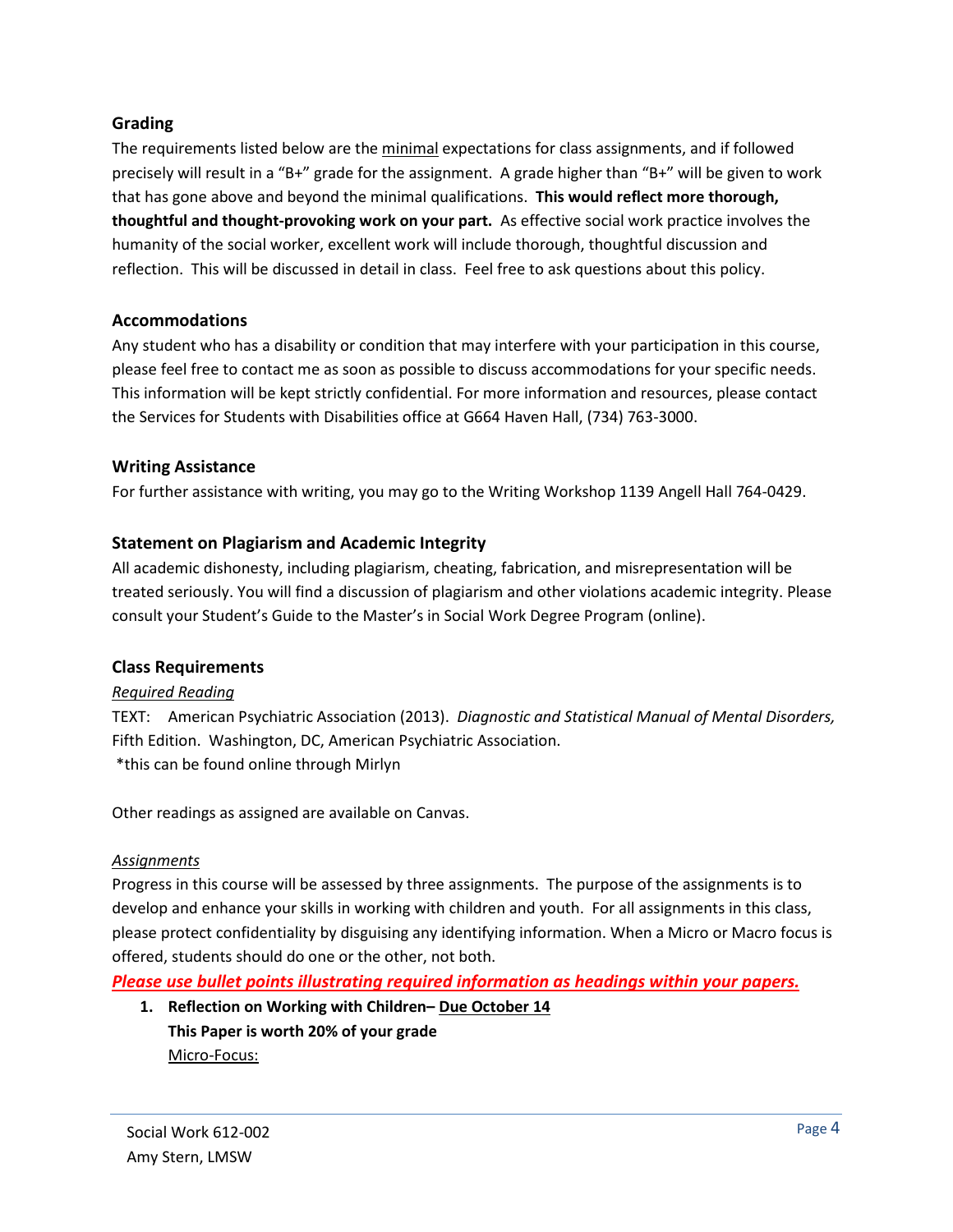Based on a youth you are currently working with or have worked with in the past, or a child of whom you have deep personal knowledge, write a 3-4 page paper that addresses the following:

- a. A brief introduction to the child including: demographic information, diagnostic information, and the context in which you work(ed) with/know the child.
	- i. If you do not know about diagnostic information, include your thoughts about potential diagnoses.
- b. What do you see as the child's strengths? What do you see as the child's challenges?
	- i. What are your thoughts about these strengths/challenges? What role has trauma or the child's history played in their development?
- c. What strengths do you possess that are/were/would be helpful to this child?
- d. What about working with this child is/was/would be challenging for you?
- e. What about this child or their story is/was/would be triggering for you?
- f. How does this child and their story affect your view of the role of the social worker in working with children and youth?

## Macro Focus:

Based on a specific population or child or youth-related issue with which you are currently working or have worked with in the past, or of which you have deep personal knowledge or experience, write a 3-4 page paper that addresses the following:

- a. A brief introduction to the topic including: relevant demographic and mental healthrelated information, and the context in which you work with/know about the topic.
- b. What you see as being the strengths of youth in this population? What do you see as being the challenges of youth in this population?
	- i. What are your thoughts about these strengths and challenges? What role has trauma, mental illness, stigma or history played in their development?
- c. What strengths do you possess that are/were/would be helpful in doing work with this population or topic?
- d. What about doing work with this population or topic is/was/would be challenging for you?
- e. What about doing work with this population or topic is/was/would be triggering for you?
- f. How does this population or issue affect your view of the role of the social worker in working with children and youth?

# **2. Group Project/Presentation – Due November 11 or November 18 This project is worth 30% of your grade.**

Working with your chosen group, you will identify a mental health diagnosis not covered in class that affects children and youth. This may be a diagnosis with which you have experience, or one you'd like to learn more about. *Sign up for presentation dates and topics will occur in class on 9/16/16.*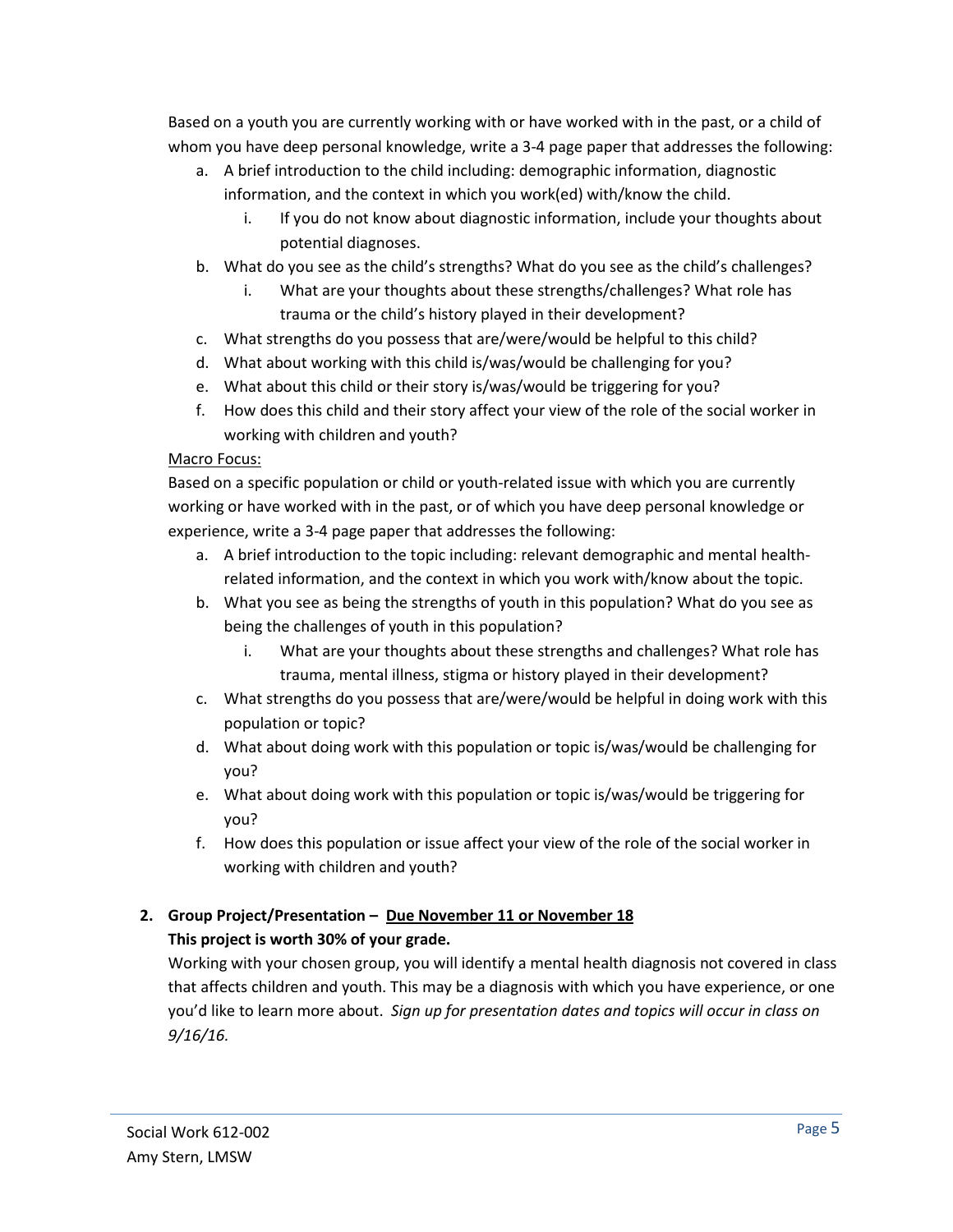- a. In a 30-45 minute presentation, your group will identify the following as it pertains to the diagnosis you are studying:
	- i. Diagnosis DSM 5 diagnostic criteria, prevalence in the population, age of onset, common signs and symptoms
	- ii. Common hypothesis regarding the development of the disorder, including psychosocial and biological factors
	- iii. PODS considerations when working with this diagnosis/someone with this diagnosis
	- iv. In what ways would this illness affect a person's ability to live their daily life?
		- 1. i.e. impact on relationships, school, independent living for older adolescents, etc.
		- 2. How would this disorder affect an individual's view of self?
		- 3. How would receiving or living with this diagnosis impact the family?
		- 4. What supports would be important in recovery from this illness?
	- v. Multi-level Interventions
		- 1. What evidence-based interventions would be useful in working with this diagnosis?
		- 2. What non evidence-based interventions might be helpful for this diagnosis? (promising practices, holistic health approaches, etc.)
		- 3. What mezzo- and macro-level interventions might be helpful for this diagnosis?
		- 4. What would mezzo- and macro-level social workers need to consider when working with this diagnosis
			- a. i.e. if planning programs around this diagnosis, what would be important to know?
		- 5. What might be barriers to intervention when working with this illness?
	- vi. Differential diagnosis what else does this diagnosis sometimes present as?
	- vii. What should social workers know about the diagnosis or living with the diagnosis in order to provide effective services?
- b. Each group will turn in a hard copy of their presentation on the day of the presentation i. Should be in the form of a PowerPoint notes printout
- c. Each group member will submit a one-page reflection discussing how learning about this illness, and interventions specific to it, will affect their personal social work practice. This paper will be submitted through Canvas by midnight on the day of the presentation.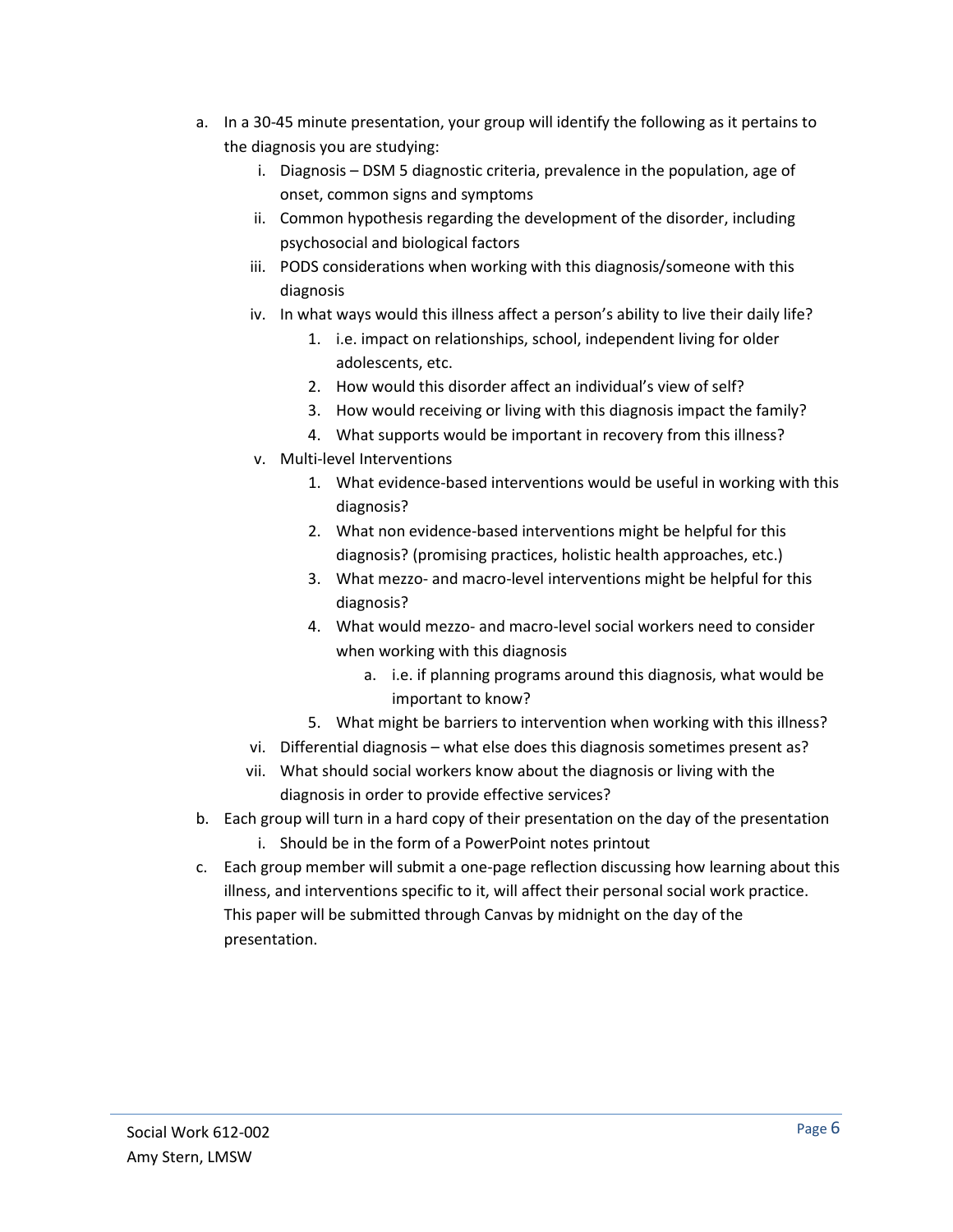## **3. Case Study – Due December 9**

## **This paper is worth 40% of your grade.**

In a 7-9 page paper, you will identify a child or youth with which you are currently working, with whom you have worked in the past, or that you know in a personal context, and write a comprehensive case study about your selection. Case studies should cite at least six references from class readings as they relate to this case study, and a page with your citations should be included at the end of the paper. *This paper can study the same person/topic written about in your first paper. If you are covering the same child, you cannot copy and paste from your first paper.* Case studies should include:

## Micro focus:

- a. An introduction to the child or youth, including:
	- i. The context of your relationship with this person
	- ii. Demographic information
	- iii. Relevant developmental information.
	- iv. Trauma history
	- v. Presenting problem
	- vi. Family circumstances
	- vii. Treatment history
- b. A DSM 5 diagnosis for the child, or hypothesis for a diagnosis if child has not been diagnosed.
- c. Describe the supportive environment of the child or youth, including risk and protective factors and your rationale for this determination.
	- i. Include discussion of the role of the family in treatment and the effect of the illness on the family
- d. Intervention Plan describe the theoretical approach or approaches that are likely to be most effective with this case, and the goals or desired outcomes of the interventions. If you are using more than one theoretical approach, describe how you would integrate these approaches theoretically or apply them sequentially to the case.
	- i. Discuss any barriers or resistance to client progress, and how these would be addressed
- e. How would you evaluate the efficacy of your work with this client? What would make you think or feel like you have done a good job in your work with this client?
	- i. Focus on both large measures, as well as "baby steps"
- f. Personal reflections discussing:
	- i. Your own reaction to working or interacting with this person
	- ii. In what ways are you uniquely equipped to be helpful to this person?
	- iii. What about this person or their story was challenging for you?
	- iv. What about this person or their story was triggering for you?
	- v. How what you learned through working with this person will enhance or change your social work practice.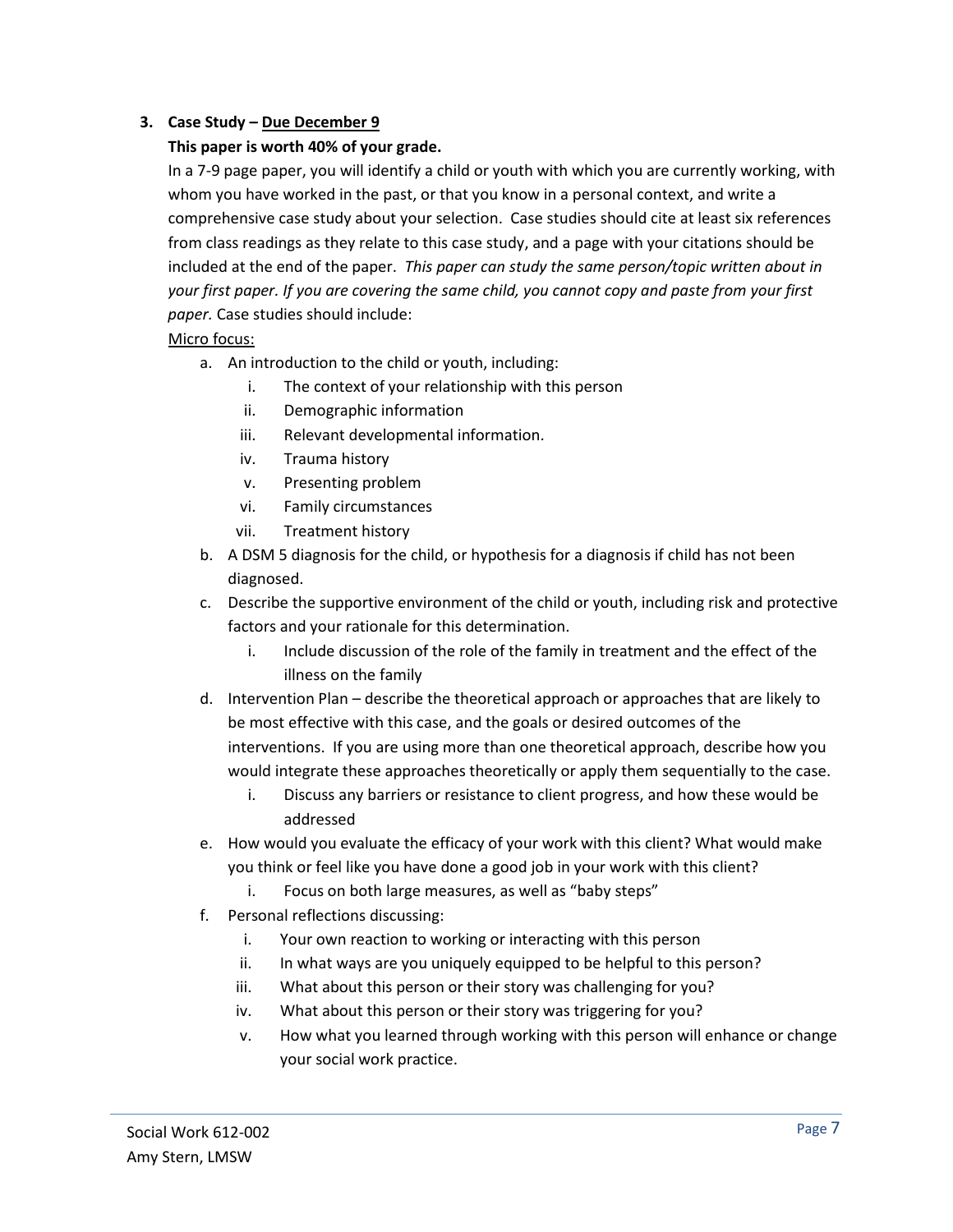## Macro Focus:

- a. Describe the topic or population, including:
	- i. Salient issues for this population or topic why are you interested in/writing about it?
	- ii. Demographic information
	- iii. The role of stigma and PODS (privilege, oppression, discrimination, and social justice) in this topic/how they affect this population
	- iv. The role of trauma in this topic/how it affects this population
- b. Discuss how the DSM 5/DSM 5 diagnoses play a role in this topic/population.
	- i. Include your thoughts about the helpfulness/effectiveness or lack thereof as it relates to this element.
- c. Describe the protective factors that tend to be helpful for this population/topic. Describe the risk factors that tend to make things more difficult for this population. Include your rationale for this determination.
- d. Action Plan describe the theoretical approach or approaches that are likely to be more effective with this topic/population. If you are using more than one, describe how you would integrate these approaches theoretically or apply them sequentially to this topic/population.
	- i. Include discussion of barriers or resistance to these steps, and how you would address them in your implementation
- e. How would you evaluate the efficacy of your work with this population/topic? What would make you think or feel like you have done a "good job" in your work?
- f. Personal reflection discussion:
	- i. Your own reaction to working or interacting with this topic/population
	- ii. In what ways are you uniquely equipped to be helpful in this situation?
	- iii. What about this topic/population is/was challenging for you?
	- iv. What about this topic/population is/was triggering for you?
	- v. How what you learned through working with this topic/population will enhance or change your social work practice.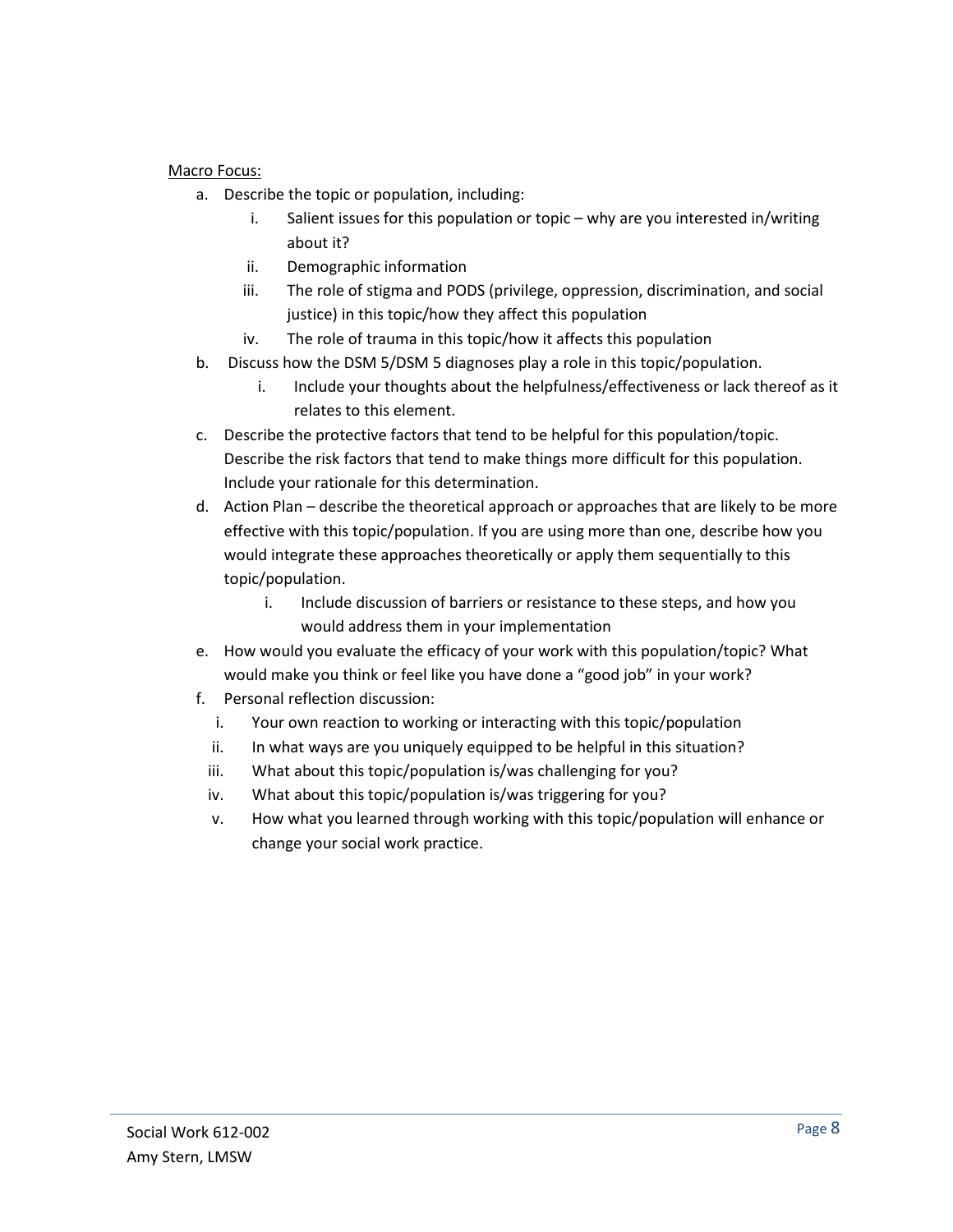# **Course Schedule**

#### **Week 1: September 9, 2016**

• Introductions, Review of Syllabus and Class Expectations, Introduction to working with Children

#### **Week 2: September 16, 2016**

- Infant Mental Health
- Group Presentation sign up

DSM 5 – Reactive Attachment Disorder – Page 265-268

Kennedy, Janice H. "Maternal Attributional Style and Infant Attachment." Journal of Early Childhood and Infant Psychology 6 (2010): 85

Laurent, H. K., & Ablow, J. C. (2012). The missing link: Mothers' neural response to infant cry related to infant attachment behaviors. *Infant Behavior and Development*, *35*(4), 761-772.

Philippe, F. L., Laventure, S., Beaulieu-Pelletier, G., Lecours, S., & Lekes, N. (2011). Ego-resiliency as a mediator between childhood trauma and psychological symptoms. *Journal of Social and Clinical Psychology, 30*(6), 583-598

Planalp, E. M., & Braungart-Rieker, J. M. (2013). Temperamental precursors of infant attachment with mothers and fathers. *Infant Behavior and Development*, *36*(4), 796-808.

Grigorenko, E. L., Cicchetti, D., Monk, C., Spicer, J., & Champagne, F. A. (2012). Linking prenatal maternal adversity to developmental outcomes in infants: The role of epigenetic pathways. Development and Psychopathology, 24(4), 1361-76.

## **Week 3: September 23, 2016**

- Schemas and Trauma
- Guest Speaker: Ellen Yashinsky Chute, LMSW

DSM 5 – Post Traumatic Stress Disorder – Page 271-280

Kolk, Bessel A. van der, MD. (1994). *Childhood abuse and neglect and loss of self-regulation.* Menninger Clinic Bulletin, 58 (2), 145-168.

Teicher, M. (2002). *Scars that won't Heal: The Neurobiology of Child Abuse.* Scientific American, 286(3), 68-75.

Perry, BD, Pollard, RA, Blakley, TL, Baker, WL, Vigilante, D. (1995). *Childhood Trauma: The neurobiology of adaptation and "use-dependent" development of the brain: How states become traits.* Infant Mental Health Journal, 16(4), 271-291.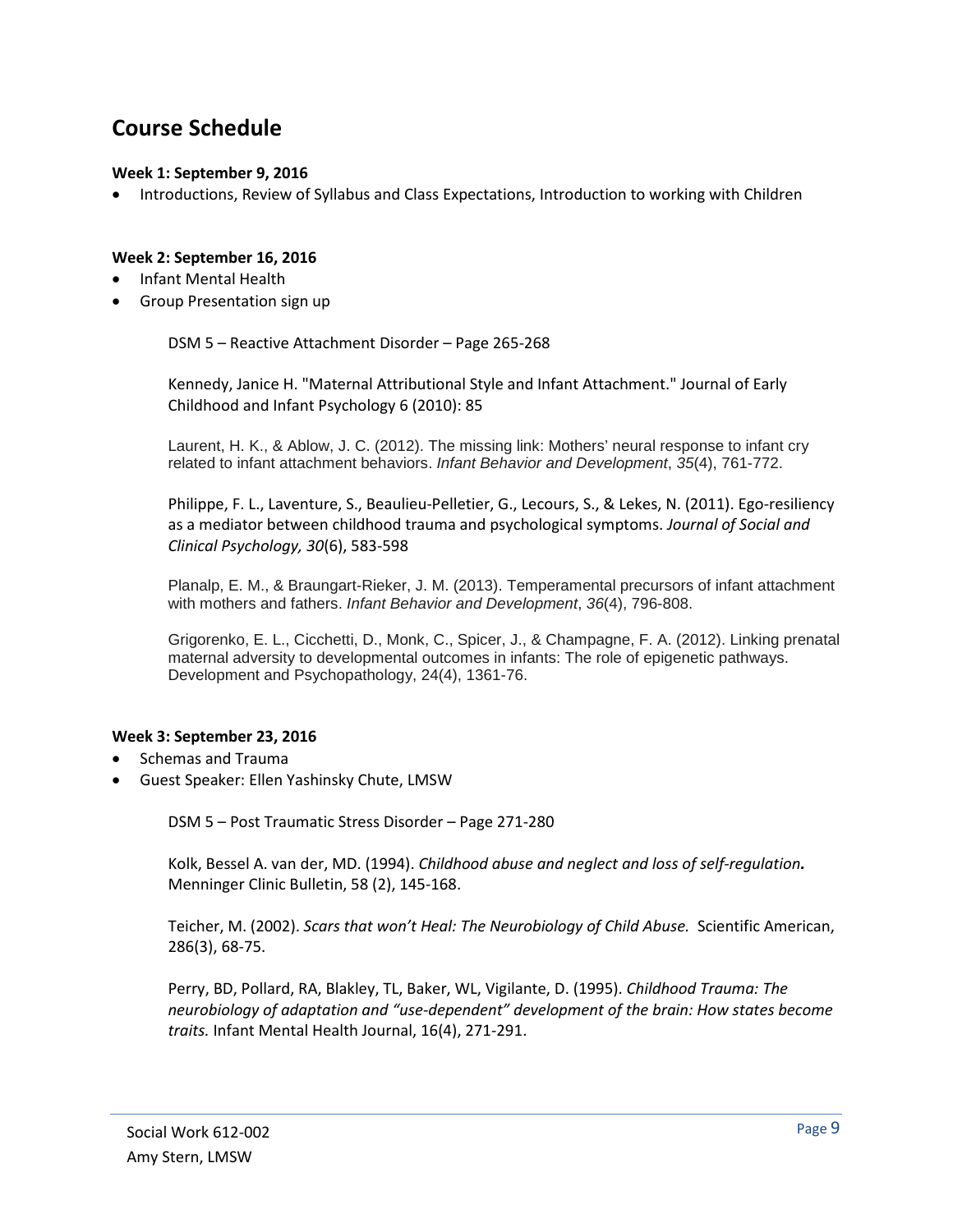#### **Week 4: September 30, 2016**

• **Class Canceled**

#### **Week 5: October 7, 2016**

• Gender Socialization

Pollack, W., (1998). *Real boys.* Henry Holt and Co. New York. Chapters 2, 3, 12, 13 pages 20- 64

Pipher, Mary, (1994) *Reviving Ophelia: Saving the Selves of Adolescent Girls.* Riverhead Books, New York, New York. Chapters 1-3 pages 17-44

Thomas, A., King, C., *Gendered Racial Socialization of African American Mothers and Daughters.*  The Family Journal 2007 15:137

#### **Week 6: October 14, 2016– Paper 1 Due**

• ADHD

DSM 5 – Neurodevelopmental Disorders – Page 59-66

Dillon, J. E., & Chervin, R. D. (2012). ADHD and Sleep Disorders in Children: A Quick Primer for Clinicians. *Psychiatric Times*, *29*(6), 20-29.

Konofal, E., Lecendreux, M., & Cortese, S. (2010). Sleep and ADHD. *Sleep Medicine*, *11*(7), 652- 658.

Howe, D. (2010), ADHD and its comorbidity: an example of gene–environment interaction and its implications for child and family social work. Child & Family Social Work, 15: 265–275.

Anastopoulos, A. D., Sommer, J. L., & Schatz, N. K. (2009). ADHD and family functioning. *Current Attention Disorders Reports*, *1*(4), 167-170.

Kohler, M., Christensen, L., & Kilgo, J. (2013). Cultural diversity and responsivity. Childhood Education, 89(6), 403

#### **Week 7: October 21, 2016**

• Disruptive, Impulse-Control, and Conduct Disorders

DSM – Disruptive, Impulse-Control, and Conduct Disorders – Page 462-475

Conner, B. T., & Lochman, J. E. (2010). Comorbid conduct disorder and substance use disorders. *Clinical Psychology: Science and Practice*, *17*(4), 337-349.

Rowe, R., Costello, E. J., Angold, A., Copeland, W. E., & Maughan, B. (2010). Developmental pathways in oppositional defiant disorder and conduct disorder. *Journal of Abnormal Psychology*, *119*(4), 726.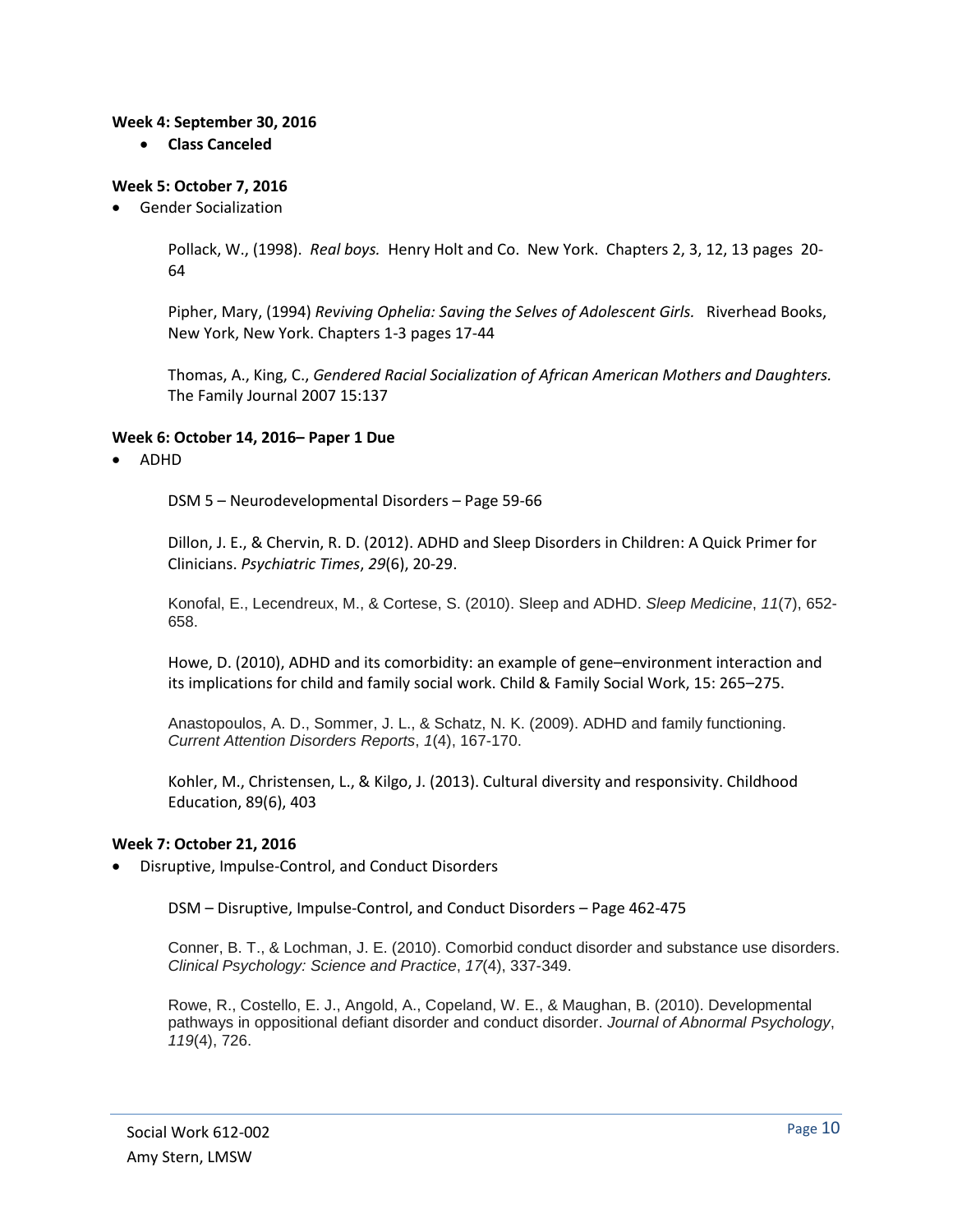Baker, K. (2009). Conduct disorders in children and adolescents. *Pediatrics and Child Health*, *19*(2), 73-78.

Mizock, L., & Harkins, D. (2011). Diagnostic bias and conduct disorder: Improving culturally sensitive diagnosis. *Child & Youth Services*, *32*(3), 243-253.

#### **Week 8: October 28, 2016**

- Autism Spectrum Disorder
- Guest Speaker: SunShine Adkins, LMSW

DSM 5 – Neurodevelopmental Disorders – Page 50-58

Geschwind, D. H. (2011). Genetics of autism spectrum disorders. *Trends in cognitive sciences*, *15*(9), 409-416.

Mandy, W., Chilvers, R., Chowdhury, U., Salter, G., Seigal, A., & Skuse, D. (2012). Sex differences in autism spectrum disorder: Evidence from a large sample of children and adolescents. *Journal of autism and developmental disorders*, *42*(7), 1304-1313.

Dababnah, S., Parish, S. L., Turner Brown, L., & Hooper, S. R. (2011). Early screening for autism spectrum disorders: A primer for social work practice. *Children and Youth Services Review*, *33*(2), 265-273.

#### **Week 9: November 4, 2016**

• Eating Disorders

DSM 5 – Feeding and Eating Disorders – Page 339-354

Robinson, A. L., Dolhanty, J., & Greenberg, L. (2013). Emotion‐Focused Family Therapy for Eating Disorders in Children and Adolescents. *Clinical psychology & psychotherapy*.

Le Grange, D., Lock, J., Loeb, K., & Nicholls, D. (2010). Academy for eating disorders position paper: The role of the family in eating disorders. *International Journal of Eating Disorders*, *43*(1), 1-5.

Quiles Marcos, Y., Quiles Sebastián, M. J., Pamies Aubalat, L., Botella Ausina, J., & Treasure, J. (2012). Peer and family influence in eating disorders: A meta-analysis. *European Psychiatry*.

Treasure, J., Claudino, A. M., & Zucker, N. (2010). Eating disorders. The Lancet, 375(9714), 583- 93.

Burns, E. E., Fischer, S., Jackson, J. L., & Harding, H. G. (2012). Deficits in emotion regulation mediate the relationship between childhood abuse and later eating disorder symptoms. *Child abuse & neglect*, *36*(1), 32-39.